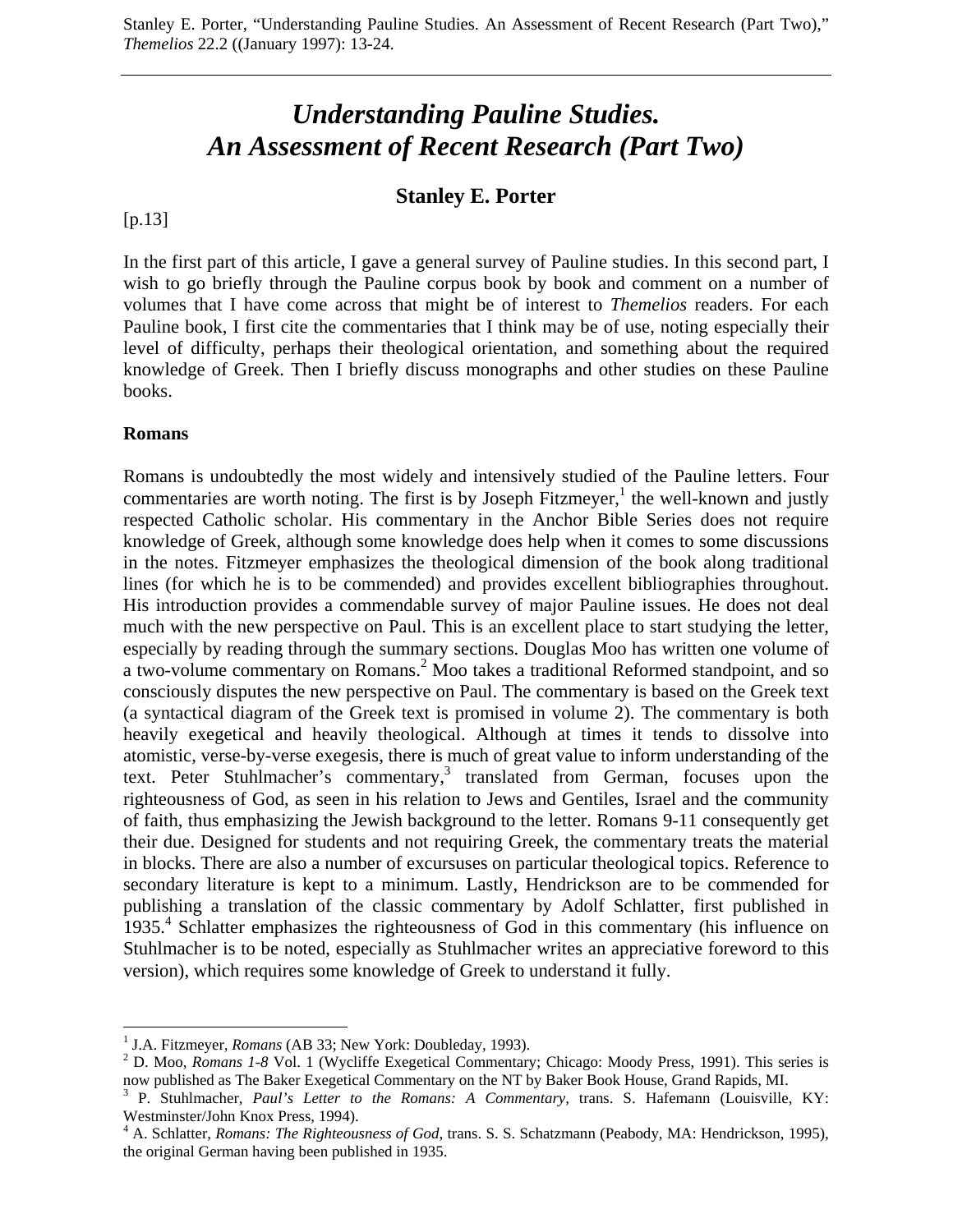There are three introductory works on Romans to be noted. The first is a revised and greatly expanded version of *The Romans Debate*,<sup>5</sup> first published in 1977. This has become a standard work for the study of Romans, gathering together representative essays on introductory questions. The new edition doubles the content of the first edition, bringing the discussion up to date and including, among others, essays on the new perspective on Paul. A range of scholarly opinion is represented, and this is simply compulsory reading for those starting to study Romans. Robert Morgan has produced a guide to Romans,<sup>6</sup> which is more than simply a brief introduction. Included are what amounts to a small commentary (the largest chapter in the book), an introduction to the letter's purpose, a miniature Pauline theology, and a history of the book's reception. There is also a small, annotated bibliography. The book's clear purpose is to bring study of Romans up to date in the major areas of recent discussion.

Among the monographs the following merit mention.7 Walter Wilson has written *Love* without Pretense,<sup>8</sup> which examines Romans 12:9-21 in the light of

 $[p.14]$ 

Hellenistic-Jewish Wisdom literature. Included is a lengthy and useful discussion of maxims and gnomic statements in ancient literature, with useful definitions and examples. He is less convincing, and perhaps too prone to accept others' conclusions, when dealing with Romans. Don Garlington's *The Obedience of Faith*<sup>9</sup> is unfortunately a study of the concepts of obedience versus disobedience in a variety of Jewish literature, with only 20 pages devoted to Paul, where he admits that the exact phrase under discussion does not appear before Paul. One must ask whether so much emphasis on background studies is really necessary. Mark Seifrid's *Justification by Faith*<sup>10</sup> is an attempt to redeem this concept in Paul, especially Romans, in the light of recent discussion. He argues for its forensic nature and corrects the new perspective on Paul. He cites the Qumran document 1QS and *Psalms of Solomon* as appropriate background for these findings, claiming that they show that divine mercy did not necessarily exclude obedience as a prerequisite to salvation and that Paul may well have been accurately depicting his Judaistic adversaries. Seifrid's discussion of Romans 7:14-25 is thorough and maintains the traditional temporal distinctions regarding Paul's present and past experience but not on the basis of the verb tenses alone, a significant improvement over most interpretation. James Walters argues that ethnic issues stand at the heart of Romans, $11$  and he attempts to clarify the social and religious context of the city in order to understand the

 $\overline{a}$ <sup>5</sup> K.P. Donfried (ed.), *The Romans Debate: Revised and Expanded Edition* (Peabody, MA: Hendrickson, 1991).

<sup>&</sup>lt;sup>6</sup> R. Morgan, *Romans* (NT Guides; Sheffield: Sheffield Academic Press, 1995).

<sup>&</sup>lt;sup>7</sup> See also L.A. Jervis, *The Purpose of Romans: A Comparative Letter Structure Investigation* (JSNTS 55; Sheffield: JSOT Press, 1991); B.W. Longenecker, *Eschatology and the Covenant: A Comparison of 4 Ezra and Romans 1-11* (JSNTS 57; Sheffiel d: JSOT Press, 1991); and M. Thompson, *Clothed with Christ: The Example* and Teaching of Jesus in Romans 12.1-15.13 (JSNTS 59; Sheffield: JSOT Press, 1991).

W.T. Wilson, *Love without Pretense: Romans 12.9-21 and Hellenistic-Jewish Wisdom Literature* (WUNT 2.46; Tübingen: Mohr-Siebeck, 1991).

<sup>9</sup> D.B. Garlington, *'The Obedience of Faith': A Pauline Phrase in Historical to Context* (WUNT 2.38; Tübingen: Mohr-Siebeck, 1991).

<sup>&</sup>lt;sup>10</sup> M.A. Seifrid, *Justification by Faith: The Origin and Development of a Central Pauline Theme* (NovTSup 68; Leiden: Brill, 1991).

<sup>&</sup>lt;sup>11</sup> J.C. Walters, *Ethnic Issues in Paul's Letter to the Romans: Changing Self-Definitions in Earliest Roman Christianity* (Valley Forge, PA: Trinity Press International, 1993).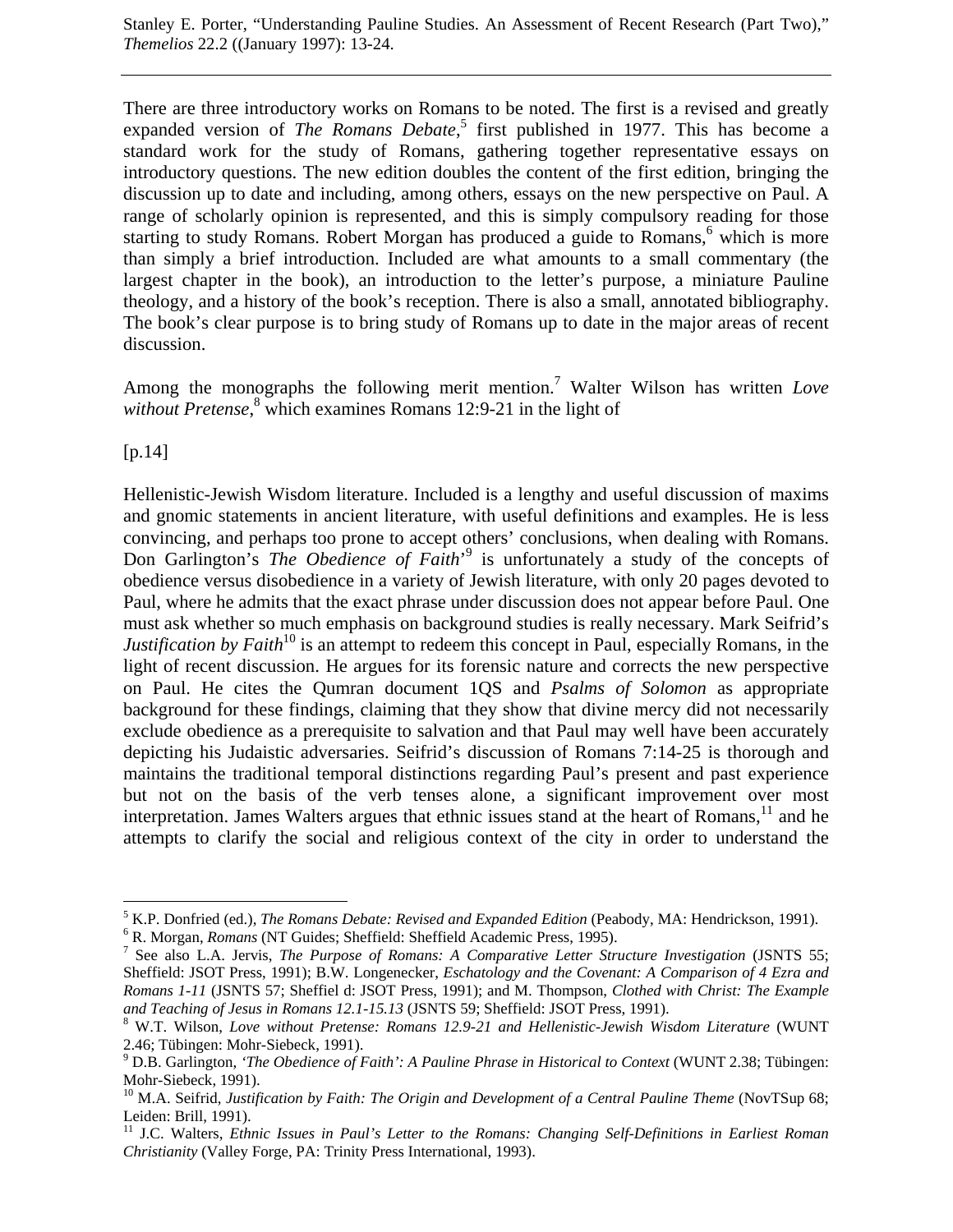purpose of Paul's writing. Richard Bell discusses the jealousy motif in Romans  $9-11$ .<sup>12</sup> He argues that the basis of this idea is Paul's use of Deuteronomy 32. The jealousy motif is seen as a preparation for the return of Christ by provoking Israel to emulate the Gentile Christians. This is part of Paul's apocalyptic thinking. Although marred by some dubious linguistics, including the confusion of word and concept, in all this is a very informative study, of an important section. John Moores wrestles with rationality in Paul, $^{13}$  using a model from the semiotic theory of Umberto Eco and modern rhetoric. Rather than defining the enthymematic elements of Paul's thought, as one might expect in an ancient rhetorical analysis, Moores in essence treats the macro-logical structure of the book. He provides a useful service in articulating the logical progression of various competing interpretations of Paul's line of thought, and extends this analysis over Romans 1-8. The discussion is extremely hard going at times, but there are a number of useful insights, although this study may be more about logic than about Paul. Anthony Guerra's Romans and the *Apologetic Tradition*<sup>14</sup> is an able defence of Romans as a piece of protreptie literature, *i.e.* a form of persuasive literature advocating a particular lifestyle. This study is a model of clarity, not getting bogged down in unnecessary secondary literature, and includes a very useful discussion of the entire book of Romans from this standpoint. As a result, one certainly gets the big picture regarding Romans.

### **The Corinthian letters**

The Corinthian letters have also attracted a significant amount of recent writing. There are three commentaries to mention. The first is the first volume of two on 2 Corinthians by Margaret Thrall for the International Critical Commentary Series.<sup>15</sup> This is one of the standard, if not the premier, English-language, Greek-text-based commentary series. It is now in the second generation, and Thrall's work replaces a one-volume commentary by Plummer. Thrall offers a lengthy introduction, in which she outlines especially various views on the unity of the letter. She then comments on the first seven chapters of the book. The value of the commentary is in the mass of information that is accumulated, including lengthy bibliographies and detailed discussions of various views regarding partition of the letter and, consequently, Pauline chronology. She also includes charts of others' opinions. Thrall opts for three letters: 2 Corinthians 1-8, 9, and 10-13. Less convincing, however, is her exegesis at various points. There is a wealth of grammatical discussion that does not enter into her commentary, even though it is a commentary on the

#### [p.15]

 $\overline{a}$ 

Greek text, and she seems too willing to consider evidence that is not entirely germane (*e.g.* rhetorical outlines of chs 8 and 9). Although the commentary is a good guide to the major issues of the discussion, readers will want to make sure that they make up their minds for themselves on various exegetical issues. Ben Witherington III tries to wed two different kinds

<sup>&</sup>lt;sup>12</sup> R.H. Bell, *Provoked to Jealousy: The Origin and Purpose of the Jealousy Motif in Romans 9-11* (WUNT 2.63; Tübingen: Mohr-Siebeck, 1994).

<sup>&</sup>lt;sup>13</sup> J.D. Moores, *Wrestling with Rationality in Paul: Romans 1-8 in a New Perspective* (SNTSMS 82; Cambridge: CUP, 1995).

<sup>&</sup>lt;sup>14</sup> A.J. Guerra, *Romans and the Apologetic Tradition: The Purpose, Genre and Audience of Paul's Letter* (SNTSMS 81; Cambridge: CUP, 1995).

<sup>&</sup>lt;sup>15</sup> M.E. Thrall, *A Critical and Exegetical Commentary on the Second Epistle to 16 the Corinthians Vol. 1 (ICC;* Edinburgh: T. & T. Clark, 1994).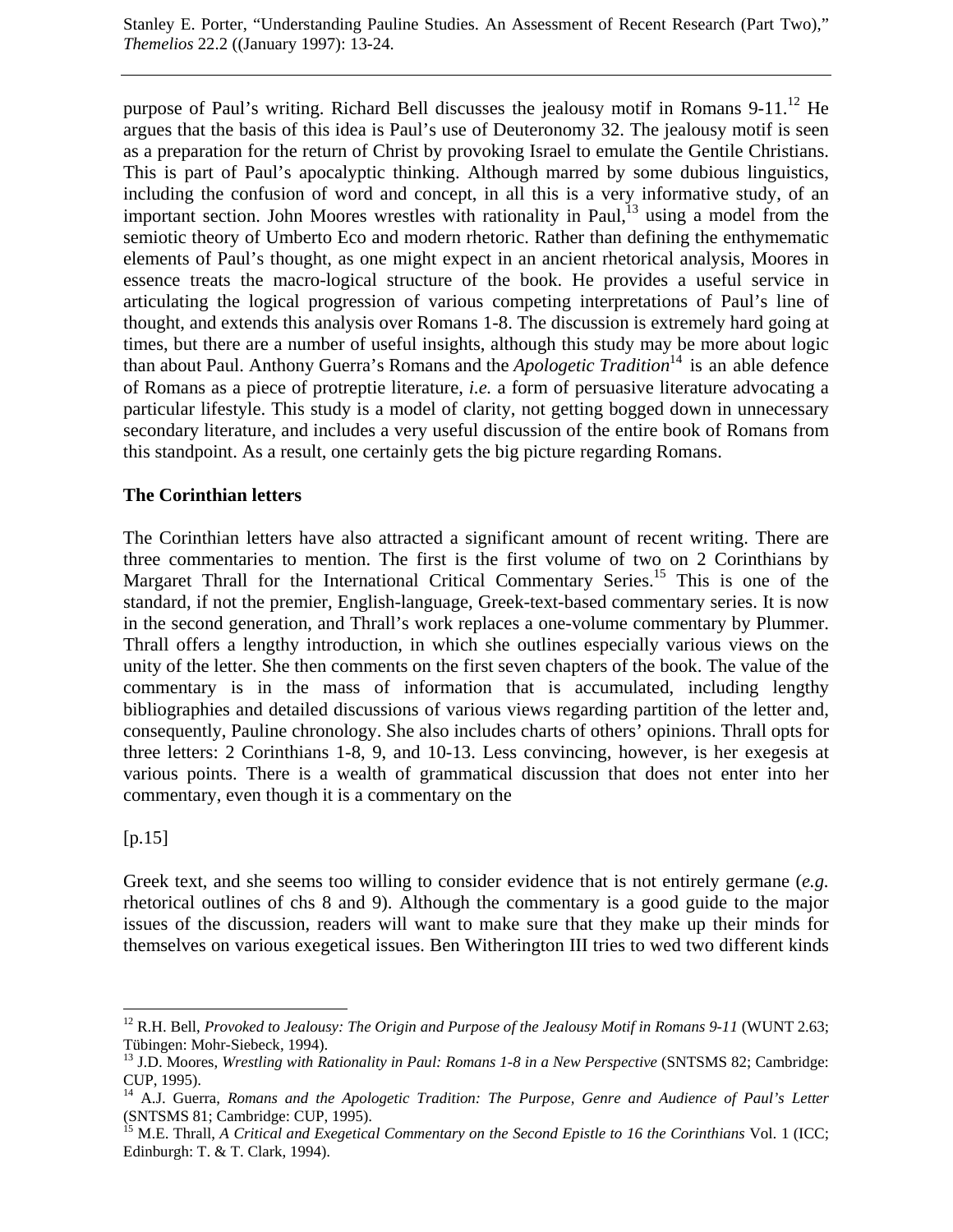of critical approach in his recent socio-rhetorical commentary.<sup>16</sup> As a result, the commentary is not a detailed exposition, gliding fairly quickly over a number of issues. Partition theories of 2 Corinthians is one example. Witherington essentially assumes the unity of the letter, using rhetoric to prove his point. The introduction contains a useful discussion of what is known regarding the social setting of the Corinthian letters, with an annotated bibliography of pertinent sources. Unfortunately, to my thinking, Witherington apparently accepts the theory that these letters can be analysed as speeches in epistolary form, so he offers a rhetorical outline. Although the idea is an interesting one, I am not sure that the final product merits the effort. (Readers will want to beware of some of the comments on Greek grammar.) Kevin Quast has written an introduction to the Corinthian letters,<sup>17</sup> apparently designed for study groups (there are questions at the end of each chapter). Although the format looks fairly elementary, there is a lot on offer in this volume, especially as a brief overview to the books or as a refresher. Quast offers a brief introduction to Paul and the city, with a chronology, and then briefly comments on the letters section by section. He gives an abundance of brief charts on various topics and issues. He concludes with an informative discussion of the Pauline letter form (finding four parts) and a brief description of Paul's theology. The little extras are what make this book worthwhile. Craig Blomberg has written a commentary in the NIV Application Commentary Series.<sup>18</sup> The exegesis and application are very basic.

Monographs and studies of the Corinthian letters include some very good work.<sup>19</sup> These sometimes rely heavily on inscriptional, papyri and archaeological evidence. Use of these primary texts certainly adds to the studies' relevance, although it does not necessarily guarantee the accuracy of their conclusions. Andrew Clarke has written on leadership in Corinth, on the basis of 1 Corinthians  $1-6<sup>20</sup>$  This short, concise study is bound to incite some disagreement, since he distances his historical-social method of analysis from social-scientific criticism, claiming that he is going to analyse the primary sources apart from an established social theory. His conclusions are probably correct - the Corinthian church was a mixed community, with some in the upper social echelons who were involved in a number of practices that were all too typical of the Roman society of the time, such as benefaction. Verlyn Verbrugge tries to show how Paul changed his strategy in raising the collection from the Corinthian church.<sup>21</sup> After identifying a commanding letter in 1 Corinthians 16:1-2, Verbrugge shows how that did not produce the desired results. He then shows how Paul used the requesting letters in 2 Corinthians 8 and 9 (he partitions 2 Corinthians in a way similar to Thrall), letters that were written after 2 Corinthians 10-13. Although Verbrugge presents interesting evidence from the papyri, especially on fundraising in the ancient world, he fails to prove the existence of the commanding 2 letter or his chronology. Peter Gooch studies the

 $\overline{a}$ 

<sup>16</sup> B. Witherington, III, *Chaos and Community in Corinthians: A Socio-Rhetorical Commentary on 1 and 2 Corinthians* (Carlisle: Paternoster, 1995), published as *Conflict and Community in Corinth* by Eerdmans of Grand Rapids, Michigan.

<sup>&</sup>lt;sup>17</sup> K. Quasi, *Reading the Corinthian Correspondence: An Introduction* (New 18 York: Paulist Press, 1994).<br><sup>18</sup> C. Blomberg, *1 Corinthians* (NIV Application Commentary Series; Grand is Rapids, MI: Zondervan, 1994).

<sup>&</sup>lt;sup>19</sup> See also J.A. Crafton, *The Agency of the Apostle: A Dramatistic Analysis of Paul's Responses to Conflict in 2 Corinthians* (JSNTS 51; Sheffield: JSOT Press, 1991); L.L. Belleville, *Reflections of Glory: Paul's Polemical Use of the Moses-Doxa Tradition in 2 Corinthians 3.1-18* [sic 3.12-18] (JSNTS 52; Sheffield: JSOT Press, 1991); J.K. Chow, *Patronage and Power: A Study of Social Networks in Corinth* (JSNTS 75; Sheffield: JSOT Press, 1992); W.J. Webb, *Returning Home: New Covenant and Second Exodus as the Context for 2 Corinthians 6.14-7.1* (JSNTS 85; Sheffield: JSOT Press, 1993).<br><sup>20</sup> A.D. Clarke, *Secular and Christian Leadership in Corinth: A Socio-Historical and Exegetical Study of 1* 

*Corinthians 1-6* (AGJU 18; Leiden: Brill, 1993). 21 *21* 21 *V.D. Verbrugge, Paul's Style of Church Leadership Illustrated by his Instructions to the Corinthians on the* 

*Collection* (San Francisco: Mellen 22 Research University Press, 1992).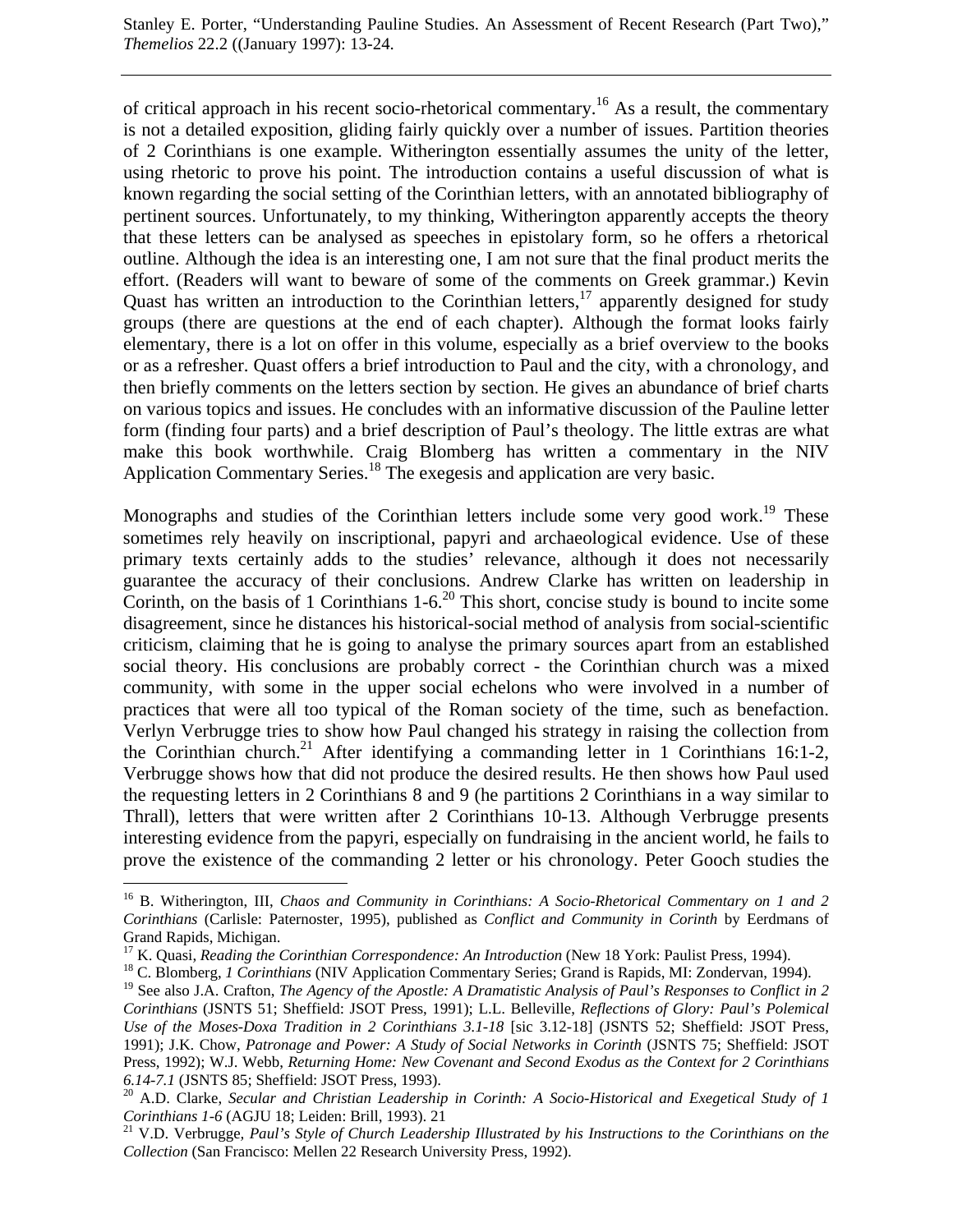eating of idol food at Corinth.<sup>22</sup> After discussing the archaeological evidence, he outlines Paul's position as one that advocated abandoning laws regarding circumcision and kosher food. Nevertheless, Paul also maintained that there should be no contact with other gods, which led to his position and argument in 1 Corinthians 8-10. Gooch further maintains that the Corinthians apparently ignored Paul's instructions, since food offered to idols was very much a part of the social environment of Corinth. Although some of the distinctions that Gooch makes regarding differences in the contexts of 1 Corinthians 8 and 10, and in Paul's positions, need to be weighed further, he marshals some very interesting evidence from the NT and later church writers. In a collection of essays on *Pauline Theology*, papers presented at the Society of Biblical Literature's annual meetings 1989-91 are gathered together.<sup>23</sup> There is more cohesion to this volume than the one above, with two essays each offering more comprehensive overviews of the theology of 1 and 2 Corinthians (authors of papers include Gordon Fee and Tom Wright).

[p.16]

 $\overline{a}$ 

Bibliographies for each of the books are included. In *One Loaf, One Cup*<sup>24</sup>, five essays presented in 1988 at a conference on the Eucharist are printed together. Although the authors represent various traditions and are analysing different dimensions of the principal texts, there is a significant amount of overlap and coherence, especially as regards seeing 1 Corinthians 11:23-26 as reflecting normative Christian practice. Brian Rosner is a man determined to make his point in *Paul, Scripture and Ethics*. 25 His point is not an easy one to make, try as he may. He claims that there has been negligence in finding a scriptural basis for Paul's ethics, and examines 1 Corinthians 5-7 with the intention of finding the scriptural background to these Pauline ethical admonitions. Find them he does, especially in Deuteronomy, although they are mediated through various later Jewish interpretations of the biblical text. Although there is some good discussion of the basis of Pauline ethics and how to make discerning use of the OT, there is some special pleading and overlooking of other significant factors. By contrast, J. Albert Harrill examines manumission of slaves in early Christianity in the context of Roman social and economic, rather than legal, structures.<sup>26</sup> He examines two key passages, 1 Corinthians 7:21 and Ignatius, *Ad Polycarp* 4:3. He finds that both of them endorse the idea that, if offered the opportunity of freedom, the slave should take it. Harrill's argument is based upon detailed exegesis, as well as extra-biblical evidence. His conclusions are contrary to those of many other recent studies of slavery.<sup>27</sup> Although his case is not airtight, since the Greek evidence is slim, he certainly presents an argument worth considering, on a topic of significant practical application regarding early Christianity and contemporary Christian ethics.28

<sup>&</sup>lt;sup>22</sup> P.D. Gooch, *Dangerous Food: 1 Corinthians 8-10 in its Context* (Studies in Christianity and Judaism 5; Waterloo, ON: Wilfrid Laurier University Press, 1993).<br><sup>23</sup> D.M. Hay (ed.), *Pauline Theology*. II. 1 and 2 Corinthians (Minneapolis, MN: Fortress Press, 1993).

<sup>&</sup>lt;sup>24</sup> B. F. Meyer (ed.), *One Loaf, One Cup: Ecumenical Studies of 1 Cor I1 and Other Eucharistic Texts, the Cambridge Conference on the Eucharist August 1988* (New Gospel Studies 6; Macon, GA: Mercer/Leuven: Peelers, 1993).<br><sup>25</sup> B.S. Rosner, *Paul, Scripture and Ethics: A Study of 1 Corinthians 5-7 (AGJU 22; Leiden: Brill, 1994).* 

<sup>&</sup>lt;sup>26</sup> J.A. Harrill, *The Manumission of Slaves in Early Christianity* (HUT 32; Tübingen: Mohr-Siebeck, 1995).<br><sup>27</sup> For example, S.S. Bartcby, *First-Century Slavery and 1 Corinthians 7:21* (SBLDS 11; Atlanta, GA: Scholars

Press, 1973)

<sup>28</sup> See also D.A. Carson, *The Cross and Christian Ministry: An Exposition of Passages from 1 Corinthians* (Leicester: IVP/Grand Rapids, MI: Baker, 1993). 29.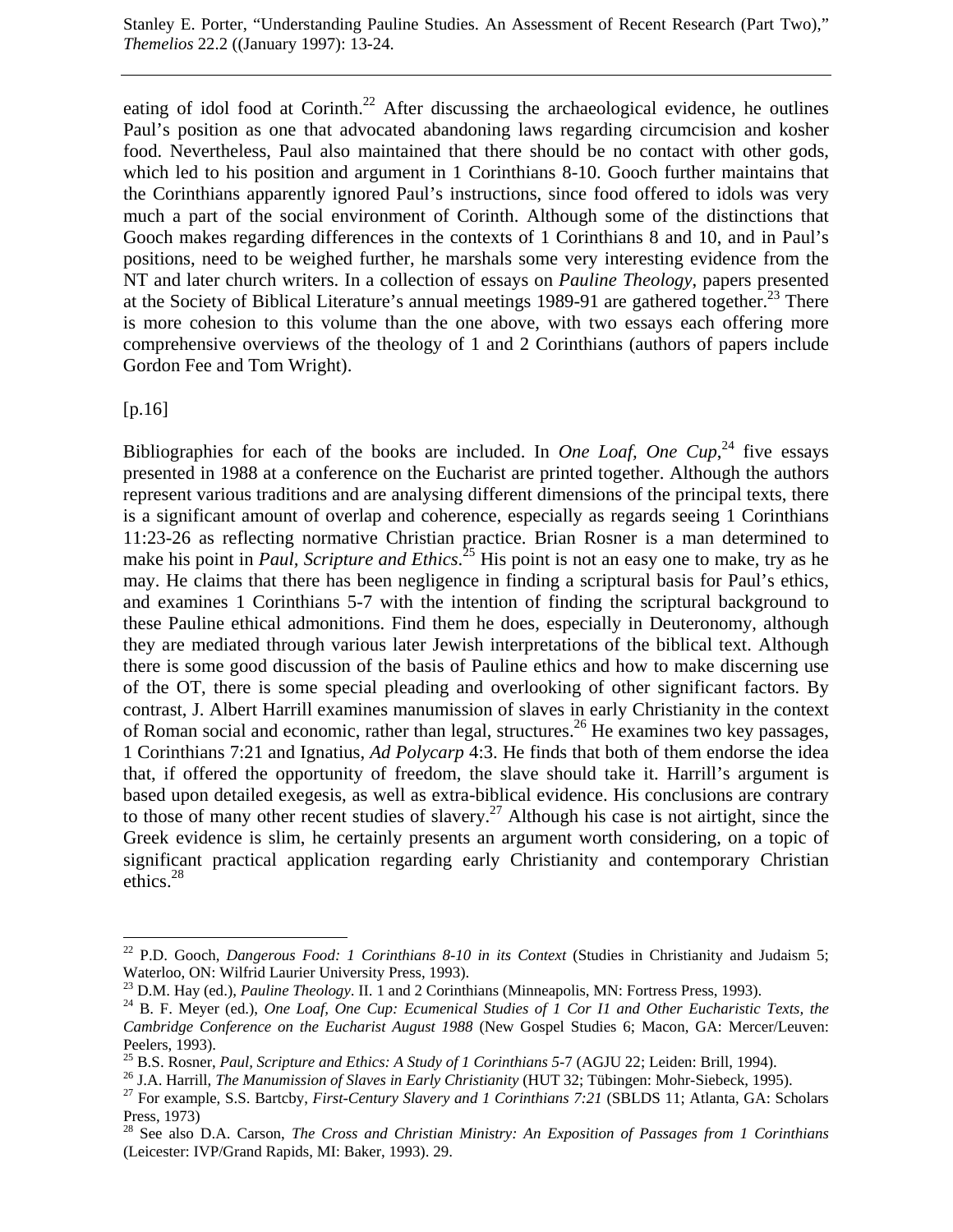## **Galatians**

The rest of the Pauline letters have not been nearly so well served in the last few years as Romans and Corinthians. Galatians, for example, has had three commentaries published on it, that I note here. The first two provide a suitable contrast to each other. Dieter Lührmann's commentary, first published in German in 1978 and revised in  $1988$ ,<sup>29</sup> is brief but highly readable and very useful as an introduction to the letter. He adopts a Lutheran approach that is consistent with traditional interpretation of the book, with distinctions drawn in Paul's thinking between faith and law. Lührmann offers an awful lot of good explanation of the various pericopes, recognizing the limitations of what we can reconstruct from the letter concerning, for example, the Jerusalem meeting, but offering a sympathetic treatment of Paul and his mission. In contrast is James Dunn's commentary on Galatians.<sup>30</sup> As might be expected from what has been said above, this volume offers an interpretation of Paul's letter from Dunn's new perspective on Paul. Hence the emphasis is not upon the kind of contrast between faith and law that Lührmann emphasizes but on the place of defining rituals, with Paul abrogating such things as circumcision, food laws and Sabbath observance as necessary for those of the faith community. Dunn's commentary too is very readable, and the introduction is informative. Neither commentary requires knowledge of Greek, although there is some reference to the Greek in Dunn's. Also to be noted is Walter Hansen's commentary on Galatians.31 Hansen finds a *via media* in many respects, appreciating the new perspective on Paul and incorporating Betz's rhetorical analysis with changes, while also adopting traditional and conservative conclusions regarding chronology in relation to Acts, destination and the like. Since this commentary is in a series designed for pastors, it reads well and can offer insights on the passages, although it is not detailed in exegesis. There is virtually no reference to Greek.

Two other books also require mention. The first is also by Dunn, and is a small theology of the book of Galatians.<sup>32</sup> He relies upon the exegesis of his commentary mentioned above, but develops the theological issues here. He organizes the theological discussion in a very useful way, selecting issues of

 $[p.17]$ 

 $\overline{a}$ 

agreement or disagreement between Paul and those who are his opponents at Galatia. The result is an illustration of the shared beliefs and experiences of Paul and those of the church, something often overlooked because of the sometimes polemical nature of the letter, as well as its presentation of the matters of dispute. The views held in the commentary seem to be exemplified here, including the new perspective on Paul. Nevertheless, even if one does not accept this perspective, the book has much to offer. Hendrikus Boers offers an innovative study of Galatians and Romans<sup>33</sup> (which could have been discussed above under Romans).<sup>34</sup>

<sup>29</sup> D. Lührmann, *Galatians*, trans. O.C. Dean, Jr (Continental Commentary; Minneapolis, MN: Fortress Press, 1992).

<sup>30</sup> J.D.G. Dunn, *The Epistle to the Galatians* (Black's; London: A. & C. Black/Peabody, MA: Hendrickson, 1993).

<sup>&</sup>lt;sup>31</sup> G.W. Hansen, *Galatians* (IVP NT Commentary; Leicester: IVP, 1994). See also *his Abraham in Galatians: Epistolary and Rhetorical Contexts* (JSNTS 29; 32 Sheffield: JSOT Press, 1989).

<sup>&</sup>lt;sup>32</sup> J.D.G. Dunn, *The Theology of Paul's Letter to the Galatians* (NT Theology; 33 Cambridge: CUP, 1993).<br><sup>33</sup> H. Boers, *The Justification of the Gentiles: Paul's Letters to the Galatians and Romans* (Peabody, MA: Hendrickson, 1994).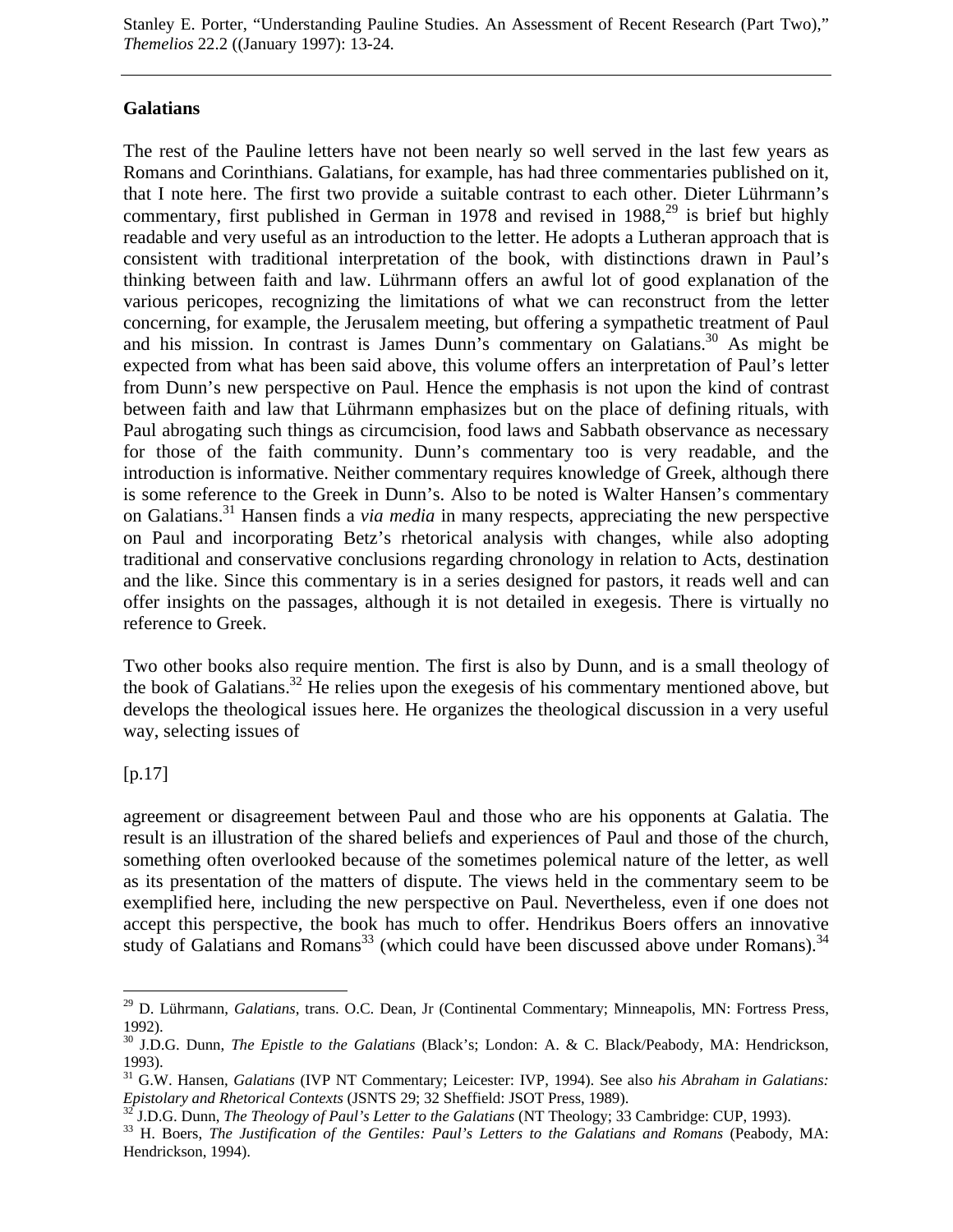Using what he calls textlinguistics and semiotics, and inspired by some earlier interpreters, Boers offers a macro-structural analysis of Galatians and Romans (*i.e.* the structure of each book in its entirety). His macro-structural analysis enables him to find the semantic deep structures of Paul's thought - opposition between justification by faith and through works of the law, Jewish privilege and Gentile salvation as contrary values, the differentiation between good and evil, the problem of the law and the opposition between the spirit and the flesh, and the revelation to Israel as the foundation of salvation for all human beings. Many of the issues mentioned in these survey articles are touched upon in this volume, including rhetorical criticism, various theological concepts, and the issue of the coherence and centre of Paul's theology. One should not expect to find detailed exegesis of passages in this volume, nor an introduction to textlinguistics. Although it is commendable that textlinguistics is being applied to the biblical text, this model is unrepresentative of the field, since it is based upon a model by the linguist Noam Chomsky (Appendix I discusses this model), and the descriptive conventions of Johannes Louw.<sup>35</sup> It fails to deal with what most of those who work in that field would call textlinguistics. More pertinent are Boers's observations on Paul's thought, especially the sets of oppositions brought to the fore by his semiotic model. Whereas these appear to be contradictory, especially the idea that Paul accepts justification both through works and by faith, these can, according to Boers, be explained in the light of Paul's purpose of proclaiming a Christianity in which no particular group is privileged over another. The conclusions are consistent with the new perspective on Paul.

#### **The prison epistles**

If we consider the so-called prison epistles of Paul together, the following books are worth noting. The most important commentary I have seen on these letters is by Peter O'Brien on Philippians.<sup>36</sup> In the New International Greek Testament Commentary Series, it not only requires Greek to be fully appreciated, but is a detailed exegetical commentary with abundant reference to secondary literature. Although the introduction is relatively short compared to the rest of the commentary, it provides the basic information. O'Brien opts for authorship in Rome late in Paul's imprisonment there, against partition theories that Philippians is made up of several letters, and for personal rivalry and antagonism to Paul, as opposed to Judaizers as the opponents. The commentary usually offers detailed analysis, including 85 pages on Philippians. 2:6-11 alone (15 per cent of the commentary). The conclusions are consistently conservative. Despite the fact that I find myself frequently disagreeing with O'Brien's conclusions or his reasons for his conclusions, and missed quite a few important references to the secondary literature, I highly recommend this commentary as the place to go to find out what the range of scholarly opinion on a given issue is. To be noted also is Ben Witherington III's commentary on Philippians. Whereas O'Brien is inclusive in his approach, briefly mentioning rhetorical criticism, Witherington has sold out to ancient rhetorical analysis.<sup>37</sup> Finding inspiration from the work of Duane Watson (see above), Witherington provides an analysis of the letter as if it were an ancient speech or oration in epistolary form. Although

 <sup>34</sup> *Cf*. also 1. -G. Hong, *The Law in Galatians* (JSNTS 81; Sheffield: JSOT Press, 1993), who explores similar concepts using a similar methodology.

<sup>35</sup> See, for example, J. P. Louw, *A Semantic Discourse Analysis of Romans* (University of Pretoria: Department of Greek, 1987).

<sup>36</sup> P.T. O'Brien, *The Epistle to the Philippians: A Commentary on the Greek Text* (NIGTC; Carlisle: Paternoster / Grand Rapids, MI: Eerdmans, 1991).

<sup>37</sup> B. Witherington, III, *Friendship and Finances in Philippi: The Letter of Paul to the Philippians* (The NT in Context; Valley Forge, PA: Trinity Press International, 1994).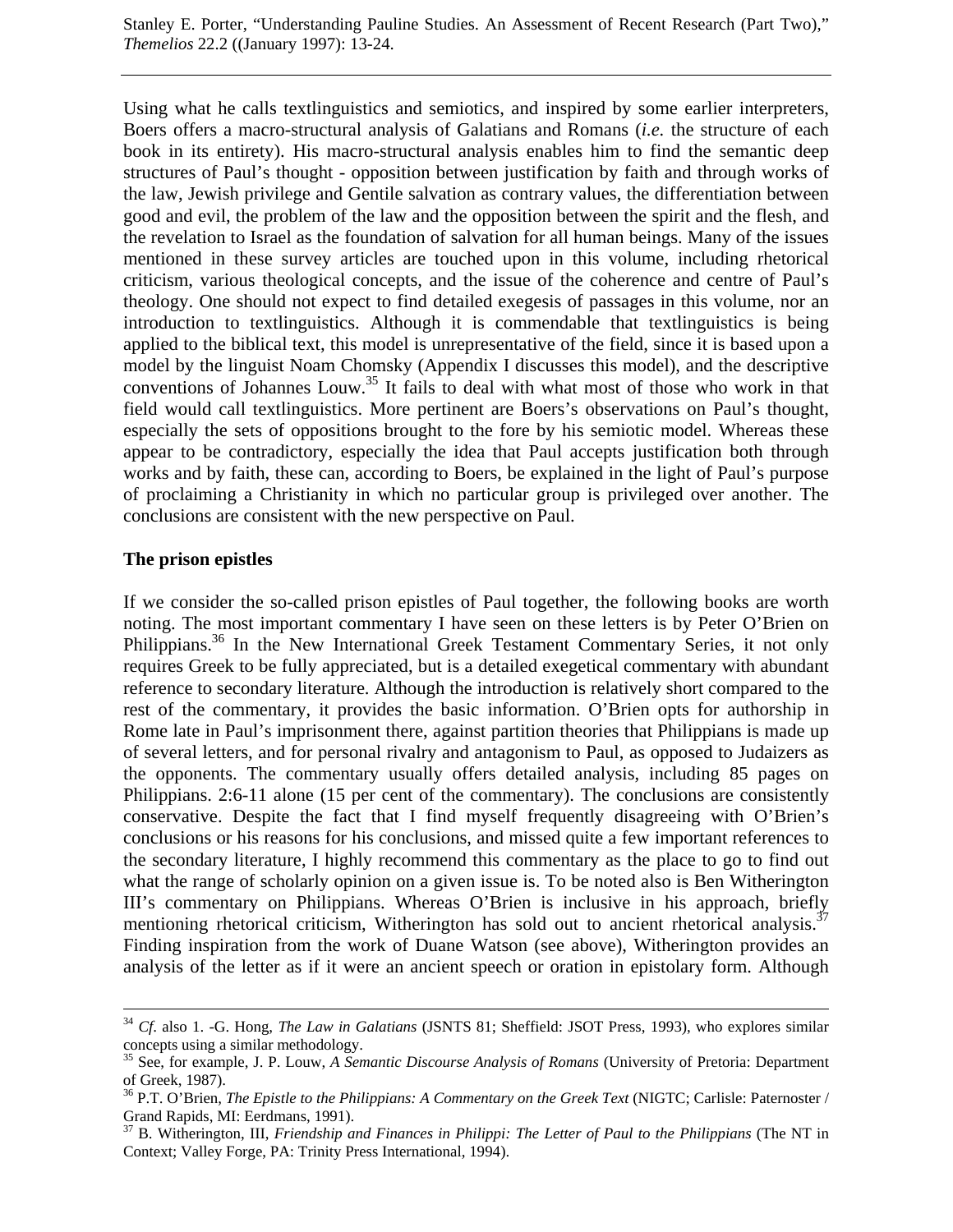Witherington does offer an able defence of many of the traditional conclusions regarding the book, including using rhetorical criticism to 'prove' the letter's unity, there are a number of judgements that I simply cannot accept. Some of these are matters of interpretation of the autobiographical element present in the book at various places (*e.g.* Phil. 3:1-7),

[p.18]

 $\overline{a}$ 

and others are on the basis of his dependence upon ancient rhetorical analysis. Knowledge of Greek is not necessary for using this commentary, although some of Witherington's decisions are based upon his understanding of the Greek text, though not always convincingly. It is also worth noting that the commentary on Philippians by Moises Silva has been re-issued by a new publisher. Although brief, it discusses the Greek text in an enlightening way.<sup>38</sup>

I have come across two commentaries on Colossians. They are very different in scope and approach. Petr Pokorny has produced a commentary reviewed by me in this journal, whose substance I need not repeat here.<sup>39</sup> Although he rejects Pauline authorship of the letter, Pokorny takes seriously the relationship of the letter to the Pauline corpus, outlining the trajectory of Paul's thought. The commentary utilizes the Greek text, but knowledge of Greek is not necessary. At many places there are useful insights, although I am not convinced by Pokorny's arguments for non-Pauline authorship. Besides debatable statements regarding the use of a scribe, and failure to address fully the issues of pseudonymity, Pokorny spiritualizes the issue of the continued usefulness of Colossians in the church. I think we need better explanations than that. By contrast, Murray Harris's grammatical commentary on Colossians and Philemon<sup>40</sup> is less a commentary than, as the series title implies, a set of exegetical exercises. After the briefest of introductions to Colossians, in which he argues for Pauline authorship primarily on the basis of its relationship to Philemon, Harris offers a verse-byverse exegetical guide, including comments on structure, parsings of just about every word, comments on the phrasing, translation, expanded paraphrase, bibliography and preaching outlines, with an outline of the entire book at the end. He does the same with Philemon. The value of this commentary, which is heralded as the first of twenty in the series, is obvious, for getting the nuts and bolts of the language. Obviously it requires some previous knowledge of Greek. There are two distinct limitations, however. The first is that Harris offers theological judgements throughout, but it is often very difficult to see how they emerge from the text read apart from a previous theological framework. The second is that since Harris restricts himself to traditional grammatical tools and categories, much of the recent work in the area is not recognized or even cited. This is not a substitute for further linguistic study. Worth noting as well is Robert Wall's commentary on Colossians and Philemon.<sup>41</sup> Wall is one of the most able canonical critics of the NT, and this comes through especially in the introductions in his commentary.<sup>42</sup> He faces the issues of authorship squarely, concluding that Paul probably was the author of both books, but he also raises important issues regarding canon and the importance of theological issues, rather than historical ones, in its formation. Although I have

<sup>38</sup> M. Silva, *Philippians* (Baker Exegetical Commentary on the NT; Grand Rapids, MI: Baker, 1994, originally published in 1988 by Moody Press in Chicago).

<sup>39</sup> P. Pokorny, *Colossians: A Commentary*, trans. S.S. Schatzmann (Peabody, MA: 40 Hendrickson, 1991), reviewed in *Themelios* 18.3 (1993), pp. 27-8.<br><sup>40</sup> M.J. Harris, *Colossians and Philemon* (Exegetical Guide to the Greek NT; Grand Rapids, MI: Eerdmans,

<sup>1991).&</sup>lt;br><sup>41</sup> R.W. Wall, *Colossians and Philemon* (IVP NT Commentary Series; Leicester: IVP, 42 1993).

<sup>&</sup>lt;sup>42</sup> See R. W. Wall and E.E. Lemcio, *The New Testament as Canon: A Reader in Canonical Criticism* (JSNTS 76; Sheffield: JSOT Press, 1992), with chs 7-11 on the letters of the NT.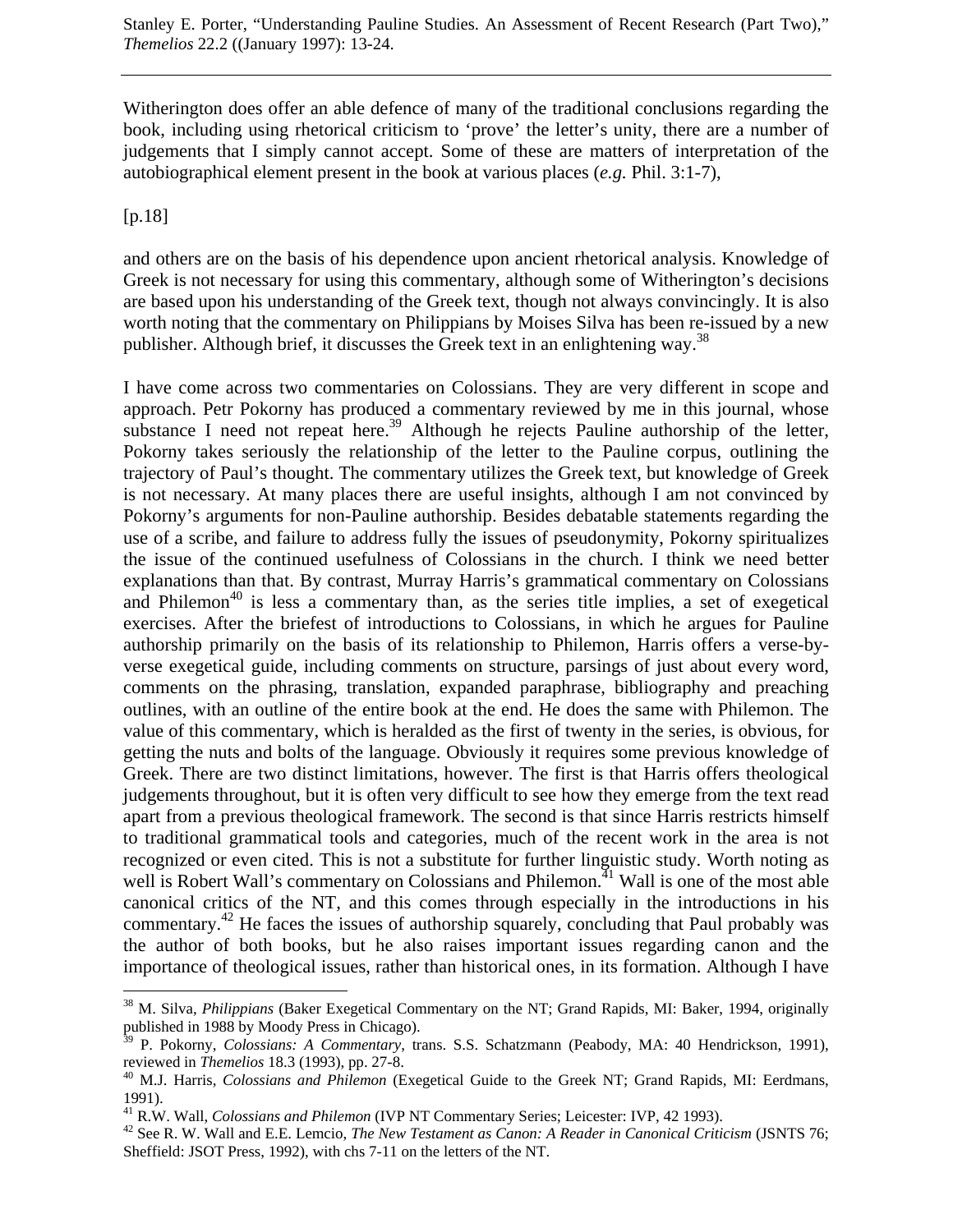entered into debate with Wall over these issues,  $43$  I appreciate his raising them in a commentary, and hence his making canonical criticism a part of the exegetical enterprise. While in places he appears to follow too closely Harris's judgements on the Greek and Bartchy's on slavery, in all, this is a very satisfying English-language commentary for preachers.

Martin Kitchen has written an intriguing commentary on Ephesians,<sup>44</sup> mixing literary, historical and social-scientific approaches, according to the remit of this series. It is not a traditional commentary, offering two chapters on introductory issues, including a lengthy discussion of pseudonymous authorship of the letter, which the author defends, and then five chapters of commentary. These chapters do not attempt to comment on the entire book, but select what the author sees as important concepts and sections. He begins with an extended word study of the word translated in Ephesians 1:10 as 'to sum up', and uses this as the governing rubric for the commentary. Although the author raises a number of interesting questions regarding what it means for a book to be both historical and literary, as well as what it means to write a commentary, there are a number of unresolved issues here. This is probably not the commentary to go to first for an overview of the letter.

[p.19]

 $\overline{a}$ 

So far as monographs or books are concerned, there are four to consider. The first is by Karl Donfried and Howard Marshall on the Thessalonian letters, Philippians and Philemon.<sup>45</sup> Although designed to be a short theology of these books, in many ways the volume resembles more standard introductions. Donfried, writing on Thessalonians, works from a rhetorical analysis of the letters.<sup>46</sup> He discusses the major critical issues, concluding that 2 Thessalonians is not authentically Pauline. There is only one chapter on theology, and such topics as 'sanctification' and eschatology and apocalyptic are given surprisingly short shrift. Marshall's treatment seems to fulfil the goal of the series more fully. He works from an epistolary form, and has generally good chapters on the supposed hymn of Philippians 2:6-11 and other theological topics, clearly emphasizing the christological dimension of the book (and questioning the new perspective on Paul). His discussion of Philemon recognizes that Paul is consciously constructing his argument to maximize its effect, a point that warrants further comment. In the same series, the volume by Andrew Lincoln and Alexander Wedderburn treats Ephesians and Colossians (although the biblical books are treated in reverse order in the volume, despite the authorial order on the cover and title page).<sup>47</sup> Wedderburn's discussion of Colossians is very much in the mode of a standard introduction, including discussion of background issues and relating Colossians to the rest of the NT. (He

<sup>43</sup> See S.E. Porter, 'Pauline authorship and the Pastoral Epistles: implications for canon', *BBR* 5 (1995), pp. 105- 23 [\[http://www.biblicalstudies.org.uk/pdf/pastoral-epistles\\_porter.pd](http://www.biblicalstudies.org.uk/pdf/pastoral-epistles_porter.pdf)f]; R.W. Wall, 'Pauline authorship and the Pastoral Epistles: a response to S.E. Porter', *BBR* 5 (1995), pp. 125-8

<sup>[</sup>[http://www.biblicalstudies.org.uk/pdf/pastoral-epistles\\_wall.pdf\]; S.](http://www.biblicalstudies.org.uk/pdf/pastoral-epistles_wall.pdf)E. Porter, 'Pauline authorship and the Pastoral Epistles: a response to R. W. Wall's response', *BBR* 6 (1996)

<sup>[</sup>[http://www.biblicalstudies.org.uk/pdf/pastoral-epistles2\\_porter.pd](http://www.biblicalstudies.org.uk/pdf/pastoral-epistles2_porter.pdf)f].<br><sup>44</sup> M. Kitchen, *Ephesians* (NT Readings; London: Routledge, 1994).

<sup>&</sup>lt;sup>45</sup> K.P. Donfried and H. Marshall, *The Theology of the Shorter Pauline Letters* (NT Theology; Cambridge: CUP, 1993).

<sup>46</sup> See also C.J. Schlueter, *Filling up the Measure: Polemical Hyperbole in 1 Thessalonians 2.14-16* (JSNTS 98; Sheffield: JSOT Press, 1994).

<sup>47</sup> A.T. Lincoln and A.J.M. Wedderburn, *The Theology of the Later Pauline Letters* (NT Theology; Cambridge: CUP, 1993).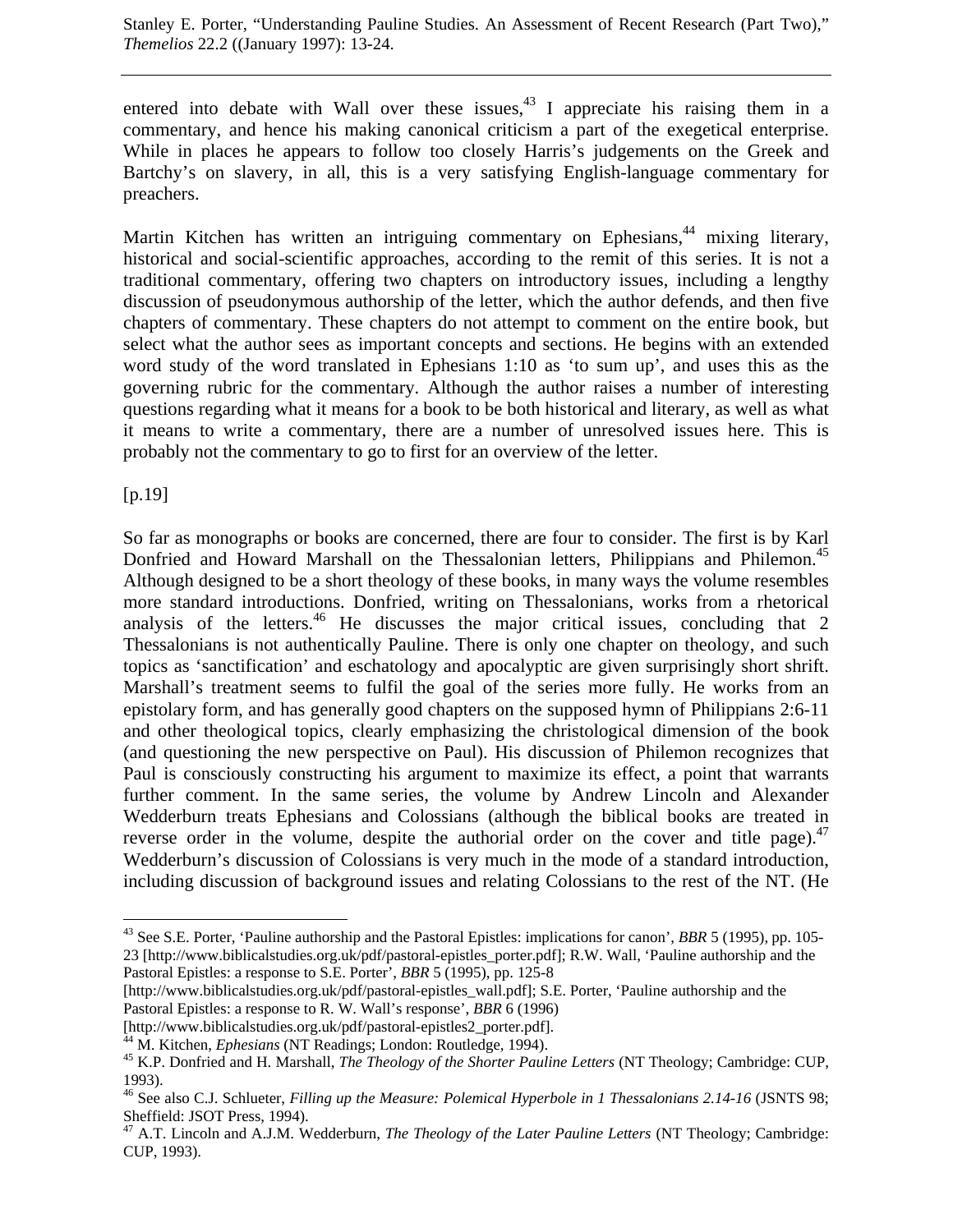accepts that the letter is not by Paul, although this is not adequately discussed, to my mind.)<sup>48</sup> The supposed hymn of Colossians 1:15-20 is central to the letter's theology, in Wedderburn's analysis, a point that is worth making. Lincoln's analysis of Ephesians reflects the perspective of his recent commentary.49 Although he used to accept Pauline authorship of Ephesians, Lincoln now accepts pseudonymous authorship. This volume is consistent with that viewpoint, and addresses the issue of the letter's background and its relationship to the rest of the Pauline corpus and the NT. The largest chapter is devoted to the theology of Ephesians, and it is a very instructive chapter. Lincoln concentrates on those addressed by the letter, and defines who they are, where they came from in relation to salvation, where they are going eschatologically, and how they should live in an ethical sense. Since he concentrates upon the language of the text, this is a very effective introduction to the thought of the letter. Ernest Best has provided a guide to Ephesians,<sup>50</sup> which in many ways amounts to a short commentary. In the first substantive chapter he introduces the critical questions, essentially through a discussion of authorship, weighing both sides of the question. The second substantive chapter is a summary of the contents of the letter, almost a small commentary in itself. And the third deals with major themes, such as the Church. A last volume worth comment is *Ephesos Metropolis of Asia*, 51 a volume of essays from varying perspectives (including archaeology, social history, Greco-Roman religion, and Hellenistic art and architecture), providing a wealth of information on a city important to the Pauline missionary movement. This is an interesting background study.

## **The Pastoral Epistles**

The Pastoral Epistles have been a neglected area of Pauline studies. The reason has been that they have long been considered to be pseudonymous, and probably a lot later than other supposedly pseudonymous Pauline letters, such as Ephesians. In his recent commentary in the New International Greek Testament Commentary Series, George Knight courageously bucks the tide and argues strongly for Pauline authorship.<sup>52</sup> Although I do not think that he always makes the most convincing case, sometimes relying too much on the opinions of others, I think that he is probably right in his conclusions. The exegesis is heavily dependent upon knowledge of the Greek, especially since Knight uses lexical tools as his main avenue of exegesis (counting word frequency, *etc*.). The result is an exegesis that is sometimes a little wooden and not as sensitive to recent developments regarding epistolary conventions, Greek grammar and literary features as it might be. Knight usually faces hard decisions squarely, although at a few points he takes what I consider to be a more theological than exegetical solution. In all, however, this is

[p.20]

 $\overline{a}$ 

<sup>48</sup> See also T.J. Sappington, *Revelation and Redemption at Colossae* (JSNTS 53; Sheffield: JSOT Press, 1991); R.E. DeMaris, *The Colossian Controversy: Wisdom in Dispute at Colossae* (JSNTS 96; Sheffield: JSOT Press, 1994); T.W. Martin, *By Philosophy and Empty Deceit: Colossians as Response to a Cynic Critique* (JSNTS 118; Sheffield: Sheffield Academic Press, 1996).<br><sup>49</sup> A.T. Lincoln, *Ephesians* (WBC 42; Dallas: Word, 1990).

<sup>&</sup>lt;sup>50</sup> E. Best, *Ephesians* (NT Guides; Sheffield: JSOT Press, 1993).<br><sup>51</sup> H. Koester (ed.), *Ephesos Metropolis of Asia: An Interdisciplinary Approach to its Archaeology, Religion, and Culture (Harvard Theological Studies* 

<sup>&</sup>lt;sup>52</sup> G.W. Knight, III, *The Pastoral Epistles: A Commentary on the Greek Text* (NIGTC; Carlisle: Paternoster / Grand Rapids, MI: Eerdmans, 1992).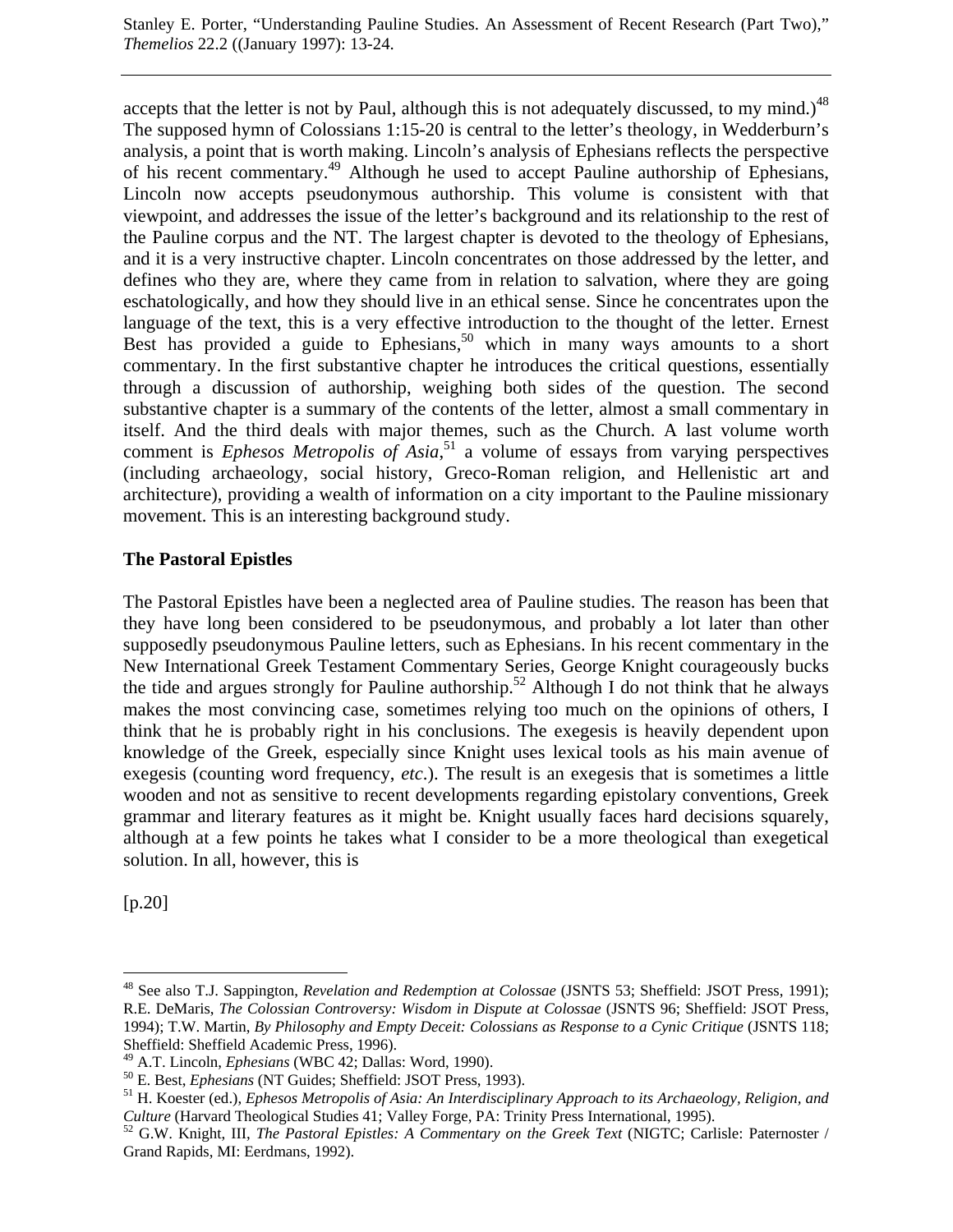a highly readable commentary that does not get bogged down in unnecessary arguments, and provides a fair study of the issues involved. Philip Towner is to be commended for facing the evidence against Pauline authorship of the Pastoral Epistles in his commentary designed for pastors.<sup>53</sup> Even though he concludes that Paul probably wrote them, he stresses that what they teach is more important. Unfortunately, the commentary itself will probably prove a disappointment for those who are looking for clearly stated exegetical conclusions. At more than a few places, Towner seems to shy away from the force of the passage, and at several crucial places he states that a theological application cannot be made on the basis of the passage apart from consideration of a larger theological framework. As sensible as this advice is, the constant recourse to the other side of the hermeneutical circle is bound to leave the reader unsatisfied.

As a last volume I mention Frances Young's short theology of the Pastoral Epistles.<sup>54</sup> As noted above, perhaps more than any other Pauline letters, the Pastoral Epistles occupy a troubled place in Pauline studies, neglected and overshadowed by other letters. Consequently, they do not receive the attention they deserve, whether they are Pauline or not. Of course, the fact that the majority of scholars believe them to be clearly pseudonymous does not increase their attractiveness for scholarly discussion. Young has had an opportunity to set much of this situation right in this short theological guide. I do not think that the opportunity has been seized, however. There is an unfortunate detachment from the latest - and some of the most important - bibliography, and the result is a lack of coming to grips with these letters in the way they deserve. There seem to me to be too many assumptions regarding date and authorship, as well as a number of generalizations (often without adequate support) regarding the contents, perspective and theology. In her attempt to show the relevance of the letters, Young does raise some interesting issues regarding the ethics of reading. These comments are worth thinking about.

## **Conclusion**

This survey has not been able to provide any more than a cursory glance at a number of recent works in Pauline studies. More space would not have helped the situation greatly, however, since this kind of article can only ever point in the direction of a number of books (or away from some others). It is worth summarizing at this point some of the major themes and issues that have emerged from this variety of books. I have sought to comment both on the usefulness of the volumes, and on their contents.

With regard to their usefulness, the books I have cited in the two parts of my survey fall into a number of categories, which I hope I have indicated clearly. Some of the volumes are introductory in nature, and can be consulted at almost any time for a variety of purposes, including getting basic information for Paul, starting reading on a subject, or simply gaining the pleasure of reading a book in a field of interest, whether that interest is well-informed or simply rudimentary. A good volume in this regard is the introduction to Paul by C.K. Barrett. Some of the volumes are more focused upon particular books within the Pauline corpus. These usually take the form of commentaries, although there are a number of other guides as well. Commentaries are difficult reading, and it is an unusual person who enjoys sitting down and ploughing through an entire commentary from cover to cover. In many ways, their best

<sup>&</sup>lt;sup>53</sup> P.H. Towner, *1-2 Timothy and Titus* (IVP NT Commentary Series; Leicester: IVP, 1994).

<sup>&</sup>lt;sup>54</sup> F. Young, *The Theology of the Pastoral Letters* (NT Theology; Cambridge: CUP, 1994).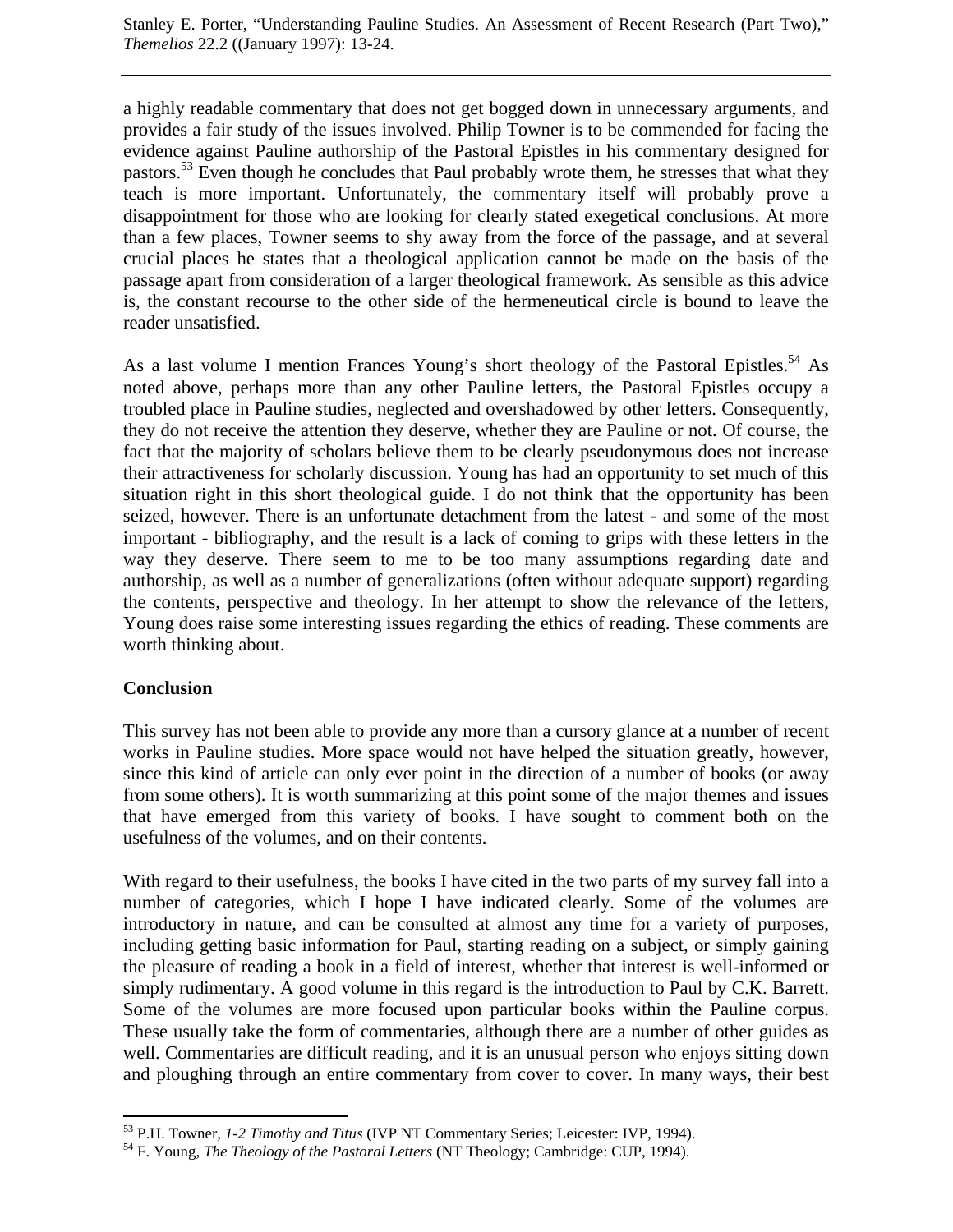use is as reference tools. I have tried to offer some information on the level of their comments. Whereas one can probably benefit most from reading at or above one's level of knowledge, it is probably not advisable to read commentaries below one's level. Thus if one has some Greek, those commentaries strictly on the English text will usually not be nearly as fulfilling as those on the Greek text. Some of the volumes are focused upon particular topics. Sometimes these

# [p.21]

are topics that span a portion of Paul's mission or a number of books in the Pauline corpus, or sometimes they concentrate upon a particular book. Sometimes the topics can be quite highly specialized. I have spent less time with these kinds of volumes because their use is restricted. If one is interested in this particular topic or the particular book addressed, of course they are valuable reading. But they are probably not the first or even the second book one wants to pick up.

As regards content: in surveying this material, some of which I have gone back to and re-read after first reading it some time ago, I have been struck by a number of issues, some of which need further investigation. The first is that there are a number of major presuppositions governing much of the work that is done in Pauline studies. For example, there are those who accept the Sanders and Dunn new perspective on Paul. It is not surprising that those who do so exegete the text with this in mind and find support for this hypothesis. There are others, however, who do not accept this hypothesis. My impression from reading the works above is that the new perspective has now become the governing hypothesis, and that those who accept it do not feel nearly as much compelled to defend it as those who disagree with it feel compelled to respond to it. In any case, the final word is far from stated on this topic, as recent research (some cited above) indicates. Another of the presuppositions is with regard to Pauline authorship. As noted above, a number of scholars simply accept the seven-book Pauline corpus, and their work is not as concerned with the other six books. Again, some simply assume this; others feel compelled at least to explain, if not defend, their choice, while others dispute it altogether. Even though many consider these matters settled, with the recent discussion of canonical issues coming into prominence, the final word again remains unspoken.

A second feature to notice is the lack of balance in quantity of writing on the various topics and books. It is obvious that certain of the Pauline letters attract more attention than others. There are a variety of reasons for this, many of them historical in nature. Certain books have been at the centre of Pauline study for a number of years, while others' positions have become more tenuous in recent times, especially in the light of reassessment of the authenticity of Pauline authorship. The same is true, however, regarding a number of topics. One can see that not only does the new perspective get discussed, but the rhetoric of the Pauline letters has also become a topic of frequent discussion. Other topics, for example Pauline chronology, are not nearly so widely discussed.

Thirdly, and following on from the point above, there is the place of ancient rhetoric in recent Pauline studies. Whereas a previous generation of scholars was concerned with defining Pauline epistolary form, especially in the light of publication of numerous papyri from Egypt, recent discussion has tended to place rhetorical analysis of the letters alongside, if not in place of, this epistolary analysis. There are a number of assumptions being made by those scholars